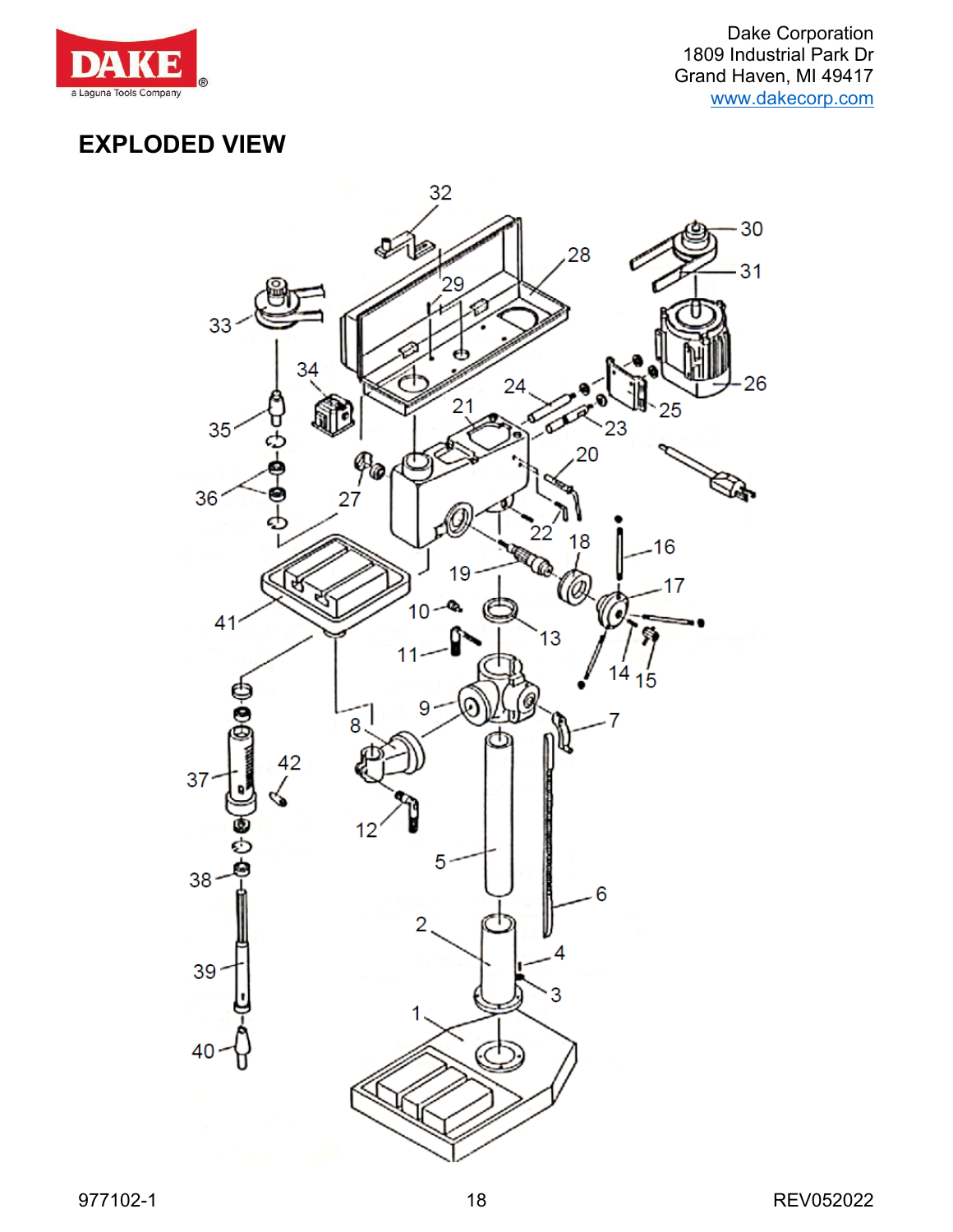

## **PARTS LIST**

| Item No.       | <b>Part Description</b>   | Part No.         |
|----------------|---------------------------|------------------|
| 1              | <b>Base</b>               | 301002           |
| $\overline{2}$ | Flange                    | 301003           |
| 3              | Spring Washer (x4)        | 13 <sub>mm</sub> |
| 4              | Screw (M13 x 16mm L)      | 300999           |
| 5              | Column                    | 301005           |
| 6              | <b>Rack</b>               | 301007           |
| $\overline{7}$ | Handle                    | 301008           |
| 8              | <b>Table Arm</b>          | 301011           |
| 9              | <b>Table Bracket</b>      | 301012           |
| 10             | Worm                      | 301056           |
| 11             | <b>Clamp Bolt</b>         | 301009           |
| 12             | <b>Clamp Bolt</b>         | 301010           |
| 13             | Collar                    | 301013           |
| 14             | <b>Screw</b>              |                  |
| 15             | <b>Lock Handle</b>        | 301070           |
| <b>15A</b>     | <b>Lock Screw</b>         | 302818           |
| 16             | Feed Handle (3x)          | 301014           |
| 17             | <b>Feed Head</b>          | 301016           |
| 18             | <b>Scale Sleeve</b>       | 301017           |
| 19             | <b>Feed Shaft</b>         | 301018           |
| 20             | <b>Belt Adjust Handle</b> | 301019           |
| 21             | Head                      | 301023           |
| 22             | <b>Wing Bolt</b>          |                  |
| 23             | $Rod - A$                 | 301020           |
| 24             | $Rod - B$                 | 301022           |
| 25             | <b>Motor Plate</b>        | 301021           |
| 26             | Motor                     | 302989           |
| 27             | Spring & Cup              | 301025           |
| 28             | <b>Pulley Cover</b>       |                  |
| 29             | <b>Screw</b>              |                  |
| 30             | <b>Motor Pulley</b>       | 302988           |